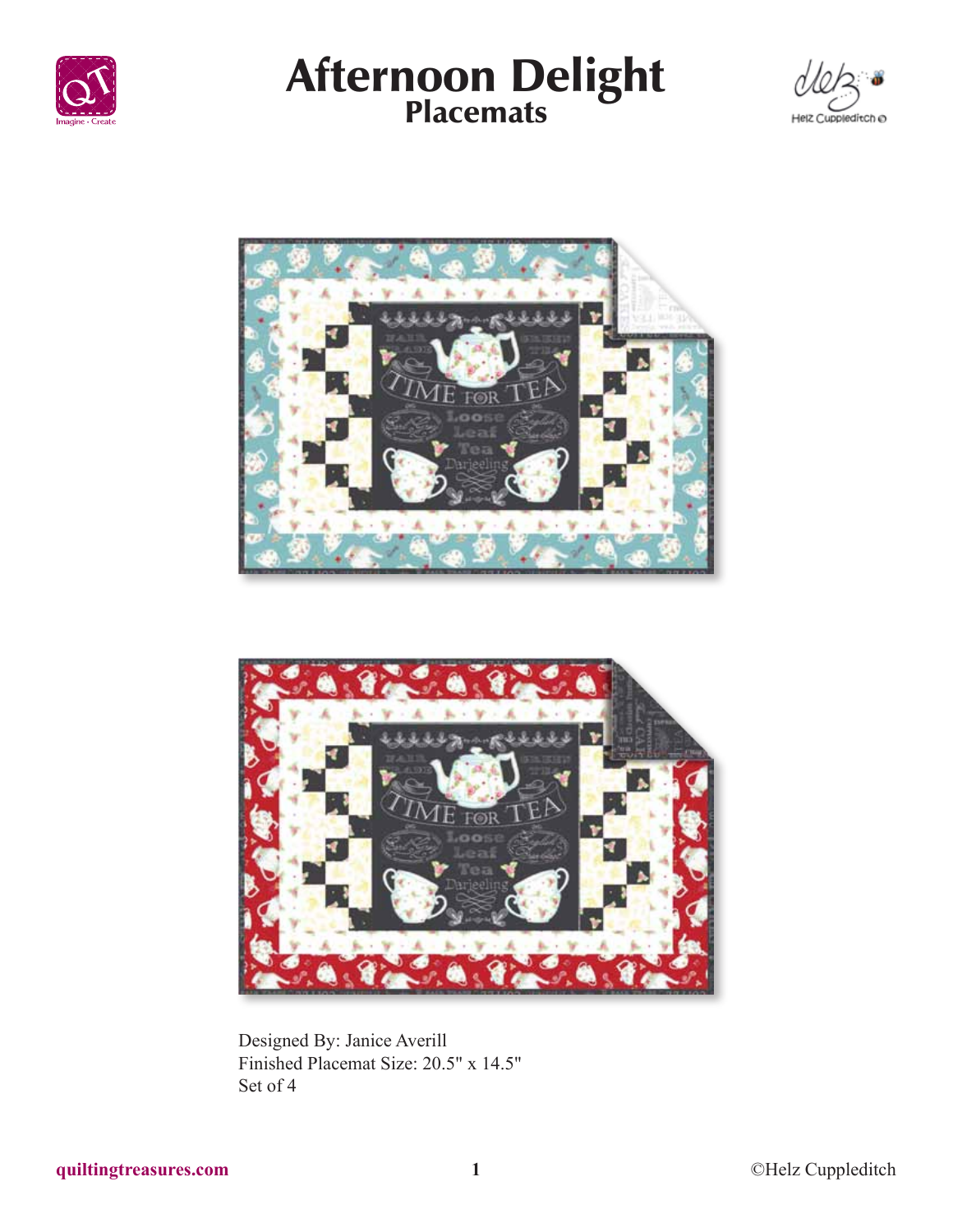

# Afternoon Delight<br>Placemats



| <b>ESA COO</b><br>23351 J | 23355 Z                             | 23355 J                                   | 23356 S              |
|---------------------------|-------------------------------------|-------------------------------------------|----------------------|
|                           | 23353 R                             | WAKE<br>23354 J<br>(Binding &<br>Backing) |                      |
| 23351 J                   | 23355 Z                             | 23355 J                                   | 23356 S              |
| 23353 Q                   | <b>OLDS</b><br>23354 J<br>(Binding) | WAKE                                      | 23354 Z<br>(Backing) |

### **Cutting Directions: WOF =** *Width of Fabric*

# **23351 J: Blocks**

• Cut (4)  $9\frac{1}{2}$ " x  $9\frac{1}{2}$ " squares, centering the design in each square.

# **23355 Z: White Roses**

• Cut (6)  $1\frac{1}{2}$ " x WOF strips; sub-cut (8)  $1\frac{1}{2}$ " x  $17\frac{1}{2}$ " and (8) 1½" 9½" strips.

# **23355 J: Black Roses**

• Cut (4)  $1\frac{1}{2}$ " x WOF strips.

# **23356 S: Yellow**

• Cut (2)  $2\frac{1}{2}$ " x WOF strips and (4)  $1\frac{1}{2}$ " x WOF strips.

# FABRIC REQUIREMENTS

| Design: Red/Black | Yards                       |
|-------------------|-----------------------------|
| 23351 J           | 1 Strip of<br><b>Blocks</b> |
| 23355 Z           | $\frac{3}{8}$               |
| 23355 J           | $\frac{1}{4}$               |
| 23356 S           | $\frac{3}{8}$               |
| 23353 R           | $\frac{5}{8}$               |
| 23354 J (Binding) | $\frac{3}{4}$               |
| 23354 J (Backing) | $1\frac{1}{2}$              |

| <b>FABRIC REQUIREMENTS</b> |                             |  |  |  |
|----------------------------|-----------------------------|--|--|--|
|                            |                             |  |  |  |
| Design: Red/Black          | Yards                       |  |  |  |
| 23351 J                    | 1 Strip of<br><b>Blocks</b> |  |  |  |
| 23355 Z                    | $\frac{3}{8}$               |  |  |  |
| 23355 J                    | $\frac{1}{4}$               |  |  |  |
| 23356 S                    | $\frac{3}{8}$               |  |  |  |
| 23353 Q                    | $\frac{5}{8}$               |  |  |  |
| 23354 J (Binding)          | $^{3}/_{4}$                 |  |  |  |
| $23354 Z$ (Backing)        | $1\frac{1}{2}$              |  |  |  |

# **23353 R: Red Tea Cups / 23353 Q: Turquoise Tea Cups**

• Cut 8 strips 2" x WOF, sub-cut (8) 2" x 20½" and (8) 2"  $x$  11½" strips.

# **23354 J: Black Text**

• Cut (8) 2½" x WOF strips for binding.

### **Backing of Choice:**

• Cut  $(2)$  26" x WOF; sub-cut  $(4)$  20" x 26" backing rectangles.